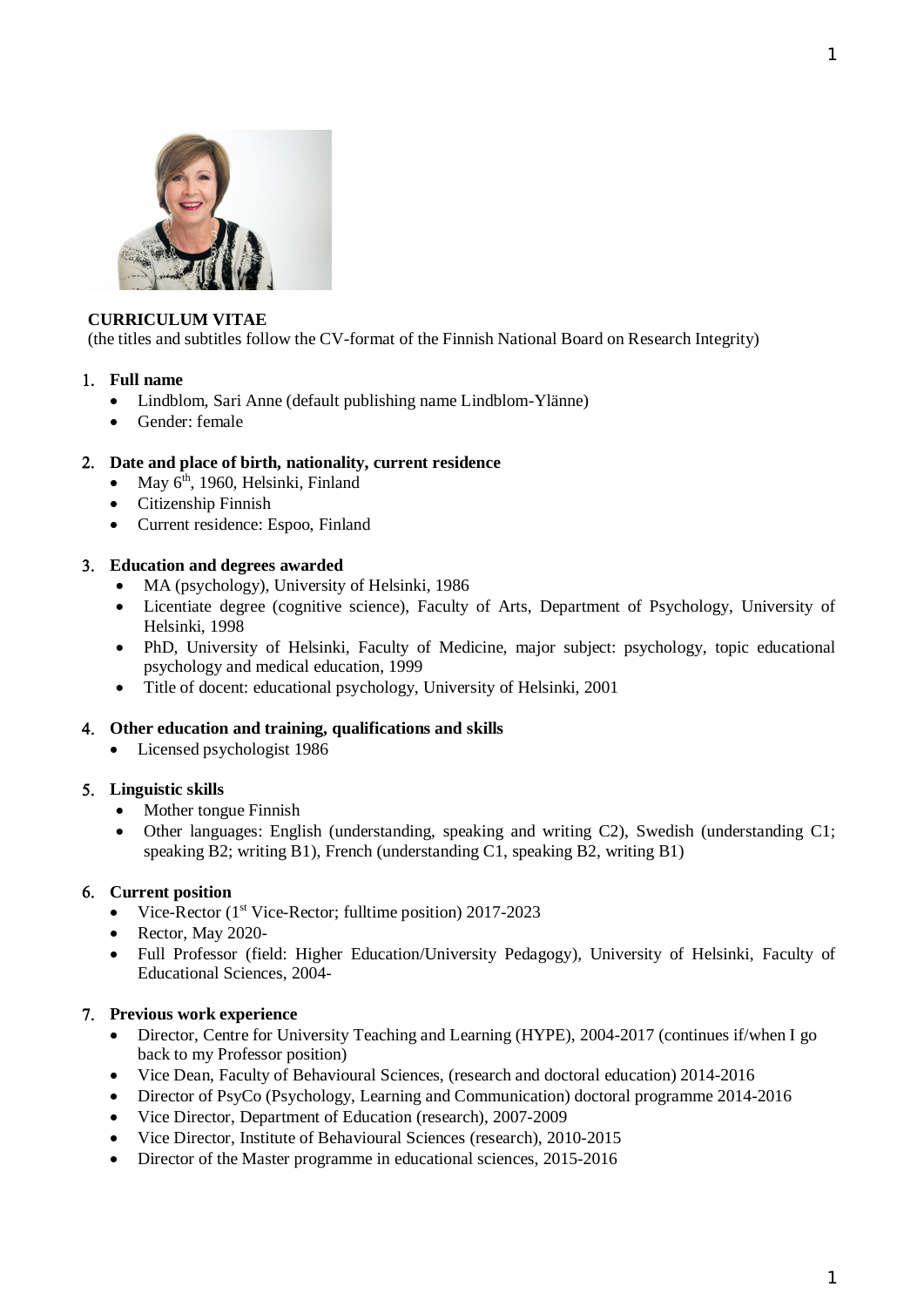- University lecturer (field: University Pedagogy/Higher Education; equivalent to Associate Professor), Faculty of Law, University of Helsinki, 1.9.2000-31.12.2003
- Researcher at the University of Helsinki 1987-1997 at the Faculty of Medicine. Short researcher periods at the Departments of Psychology and Pharmacy and at the Faculty of Theology.
- Conference manager, Innovations in Higher Education 2000 –conference, University of Helsinki, Academic Affairs Unit, 1.1.1998-31.7.2000

# **Research funding as well as leadership and supervision**

- Funds from the University of Helsinki for the Centre for Research and Development of Higher Education (2013-2016) 820.000€ (This Centre has permanent funding from the University of Helsinki. Funding is not only for research on higher education, but also for pedagogical support for academic staff members and students)
- EdPsychHEd (Educational Psychology, especially in higher education) Research Community,  $300.000 \in (2013-2016)$ , grant from the University of Helsinki for the best research groups
- HEINE (Network for Higher Education and Innovation Research), University of Helsinki, 210,000 $\epsilon$ (2010-2012)
- HEINE (Network for Higher Education and Innovation Research), University of Helsinki, 300.000€ (2013-2016)
- HEINE (Network for Higher Education and Innovation Research), University of Helsinki, 78.000€ (2011); a research project together with Dr. Liisa Postareff
- HEINE (Network for Higher Education and Innovation Research), University of Helsinki, 78.000€ (2012); a research project together with Dr. Liisa Postareff
- Ouality of Norwegian Higher Education: Pathways, Practices and Performances; 15mNOK (2015-2017); main partners NIFU and Oslo University; partner: Sari Lindblom-Ylänne
- Leadership in research work: Director of the Centre for Research and Development of Higher Education; director of the EdPsychHEd (Educational psychology, especially in higher education) research community
- Supervisor of doctoral students:

1. Erika Löfström: Intuition and analysis at work. The role of cognitive style in experiences of work contexts, 9.3.2005

2. Nina Katajavuori: Vangittu tieto vapaaksi – Asiantuntijuus ja sen kehittyminen farmasiassa (The development of expertise in pharmacy), 11.3.2005

3. Heli Koskinen: Yliopistotentin murros. SOLO-taksonomia eläinlääketieteellisen

lisääntymistieteen oppimistulosten arvioinnissa (The change of the examination. SOLO Taxonomy in the evaluation of student outcomes in veterinary preproduction sciences), 2005

4. Liisa Postareff: Teaching in higher education, 30.11.2007

5. Minna Kaartinen-Koutaniemi: Academic thinking and personal epistemology of university students, 24.4.2009

6. Telle Hailikari: Assessing university students' prior knowledge. Implications for theory and practice, 8.1.2010

7. Saara Repo: Yhteisöllisyys voimavarana yliopisto-opetuksen ja -opiskelun kehittämisessä (A sense of community as a resource for developing university teaching and learning), 15.1.2010 8. Maijaleena Korppoo: Laatutyöhön sitoutumisen edellytykset ammattikorkeakoulussa (Quality work in the context of polytechics), 5.2.2010

9. Anna Parpala: Exploring the experiences and conceptions of good teaching in higher education - Development of a questionnaire for assessing students' approaches to learning and their experiences of the teaching-learning environment, 7.5.2010

10. Anne Haarala-Muhonen: First-year law students' challenges in studying, 6.5.2011

11. Kaisu Mälkki: Theorizing the nature of reflection, 10.6.2011

12. Johanna Mikkonen: Interest in university studies: its role and relation to other motivational variables, 3.2.2012

13. Kirsi Kettula: Towards professional growth: essays on learning and teaching forest economics and marketing through drama, role-play and reflective journals, 9.11.2012

14. Hannele Seppälä: Students' scientific thinking in higher education, 11.1.2013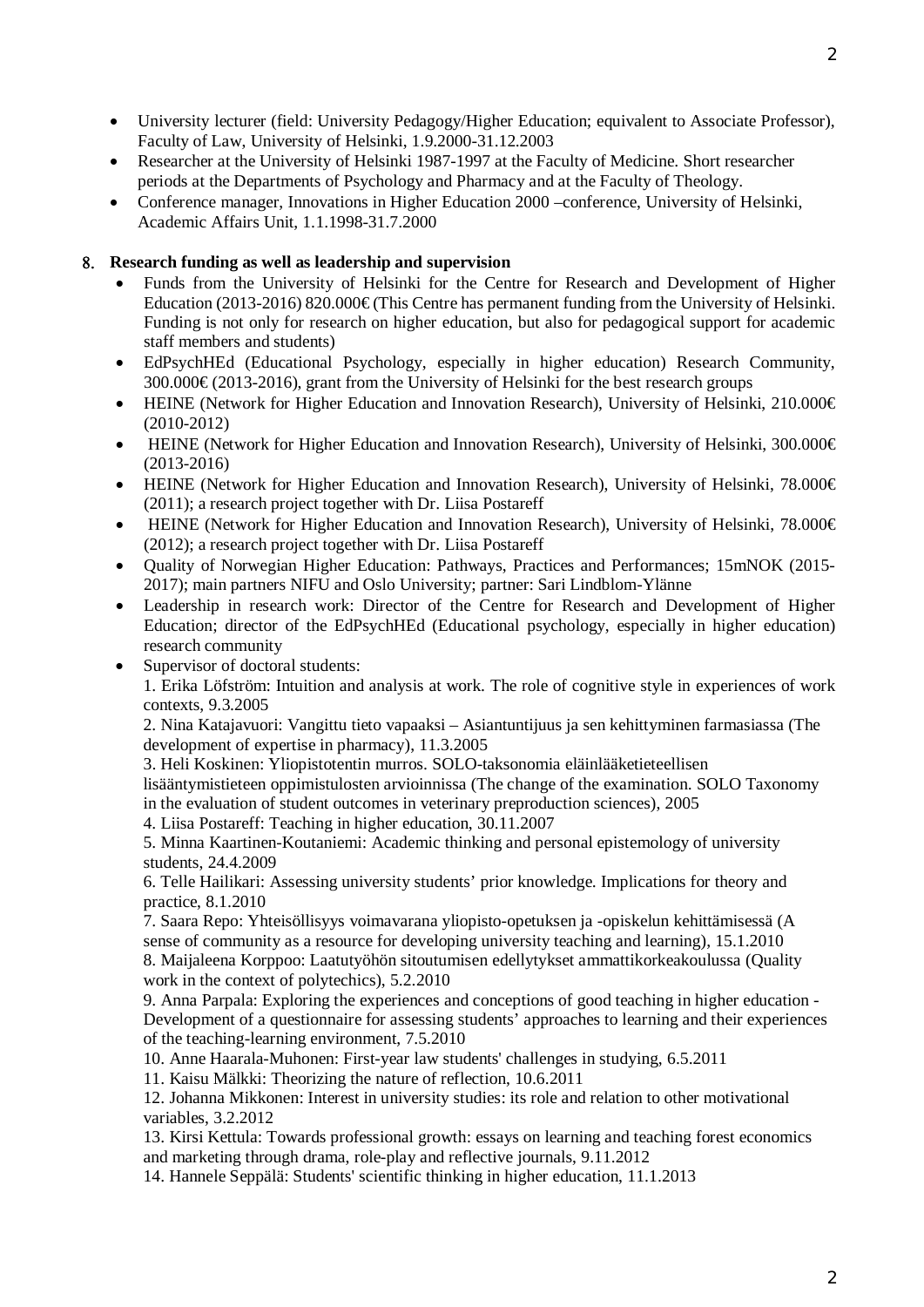15. Henna Asikainen: Successful learning and studying in biosciences, 17.1.2014

16. Yusuke Sakurai: Understanding factors contributing to the academic engagement of international university students, 12.12.2014

17: Heidi Hyytinen: Looking Beyond the Obvious – Theoretical, Empirical and

Methodological Insights into Critical Thinking, under examination, 22.5.2015

18: Matti Aarnio: Collaborative knowledge construction in the context of problem-

based learning: learning from conflicting ideas and knowledge, 2.6.2015

19. Tarja Tuononen: Employability of university graduates: The role of academic competences, learning and work experience in successful transition from university to working life, 12.4.2019 20. Milla Räisänen: The interaction between self- and co-regulation of learning and study-related exhaustion during university studies, 23.4.2021

21. Yanling Cao: Teacher educators in the academic university context, 30.9.2021

#### **Merits in teaching and pedagogical competence**

- University Pedagogy 60 ECTS (teacher competence/teacher qualification studies)
- Leadership in curriculum planning and the implementation of courses: university pedagogy from 2004
- Active involvement in curriculum planning and implementation of courses: educational sciences Bachelor and Master programmes, 2004-2016
- Systematic and very active development of teaching methods, such as PBL, educational technologies, activating mass lectures. In addition, systematic development of assessment methods
- Supervision of theses: several Master Theses (mainly in educational sciences, but also psychology, pharmacy and mathematics)
- Teaching awards: Award for Outstanding Teaching (Eino Kaila Award/Teacher of the Year Award), Helsinki University, 2004

#### **Other academic merits**

Memberships and positions of trust in scientific and scholarly societies

-Chair of LERU Learning and Teaching Group, 2020-

-Member of LERU Rectors Assembly, 2020-

-Vice-Chair of UNIFI Board (Universities Finland), 2022-; Member of the Board 2020-2022

-Member, UNIFI Rectors' Group 2020-

-Member, UNIFI Vice-Rectors for Academic Affairs 2017-2020

-Member, Scientific Advisory Board, University of Vienna, 2020-

-Member, External Advisory Board for the Faculty of Psychology and Educational Sciences, KU Leuven 2021-

-Member, Expert Panel for the Institutional Review of Ghent University 2022

-Member of the Supervisory Board of Finnish Cultural Foundation 2021-

-Chair of the International Forum of the Ministry of Education and Culture, 2022-

-Member, Advisory Board of the National Defence University of Finland, 2018-2020

-President of World Education Research Association (WERA) 2014-2016; President-Elect 2012-2014 -Member of the Executive Committee of WERA 2012-2018

-President of EARLI (European Association for Research on Learning and Instruction) 2011-2013 -Member of Executive Committee of EARLI (European Association for Research for Learning and Instruction) 2005-2011

-Coordinator of the SIG (Special Interest Group) Higher Education of EARLI (European Association for Research on Learning and Instruction) 2001-2005

 Service as a pre-examiner or as an opponent of a doctoral dissertation, as a member in dissertation committees (abroad):

Opponent, Jarkko Mäkinen, University of Turku, 2003

Opponent, Mari Murtonen, University of Turku, 2005

Examiner and member of the examination board, Jan Nijhuis, 2006, University of Maastricht

External Examiner, Ian Sadler, University of Edinburgh, 2008

External Examiner, Carlos Gonzales, University of Sydney, 2008

Member of the examination committee, Anders Jönsson, University of Malmö, 2008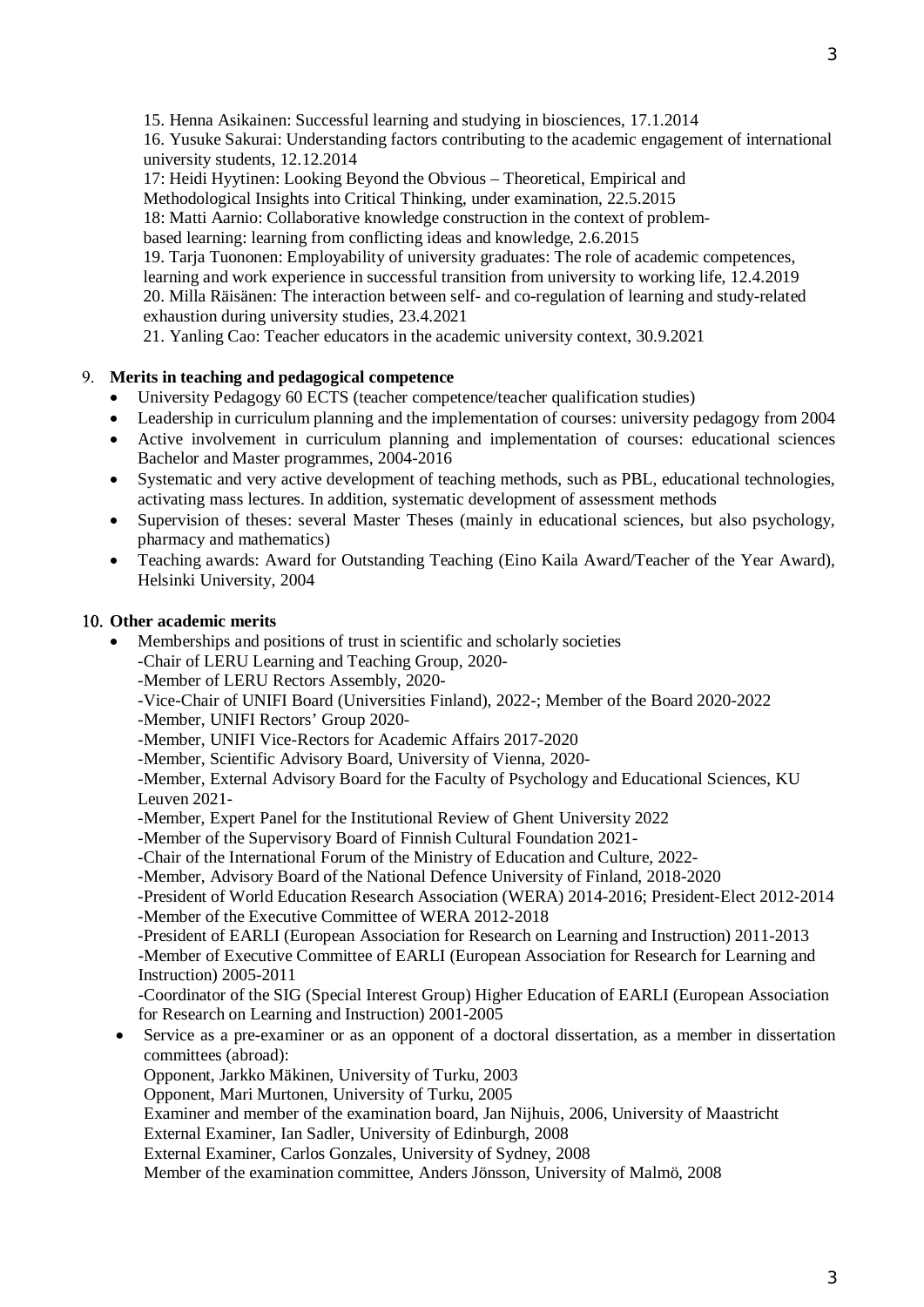Opponent, Anne Partanen, University of Jyväskylä, 2011 Opponent and member of the supervisory committee, Eva Kyndt, University of Leuven, 2011 Opponent of Jonna Koponen, University of Tampere, 2012 Opponent of Mirka Hintsanen, University of Tampere, 2013 Member of the supervisory committee of Mariel Musso, University of Leuven, 2010 Pre-examiner of doctoral dissertations: Universities of Helsinki, Turku (3), and Kuopio In addition, pre-examiner of doctoral dissertations: Universities of Helsinki, Tampere (2), Turku (3), and Kuopio

- Member of international peer evaluation committees of funding applications (e.g. European Research Council): Higher Education Academy (UK), Social Sciences Research Council – Netherlands Organization for Scientific Research, FWO (Research Foundation Flanders, Belgium), University of Leuven, Estonian Science Foundation; Varkey Foundation Global Student Award Committee Member 2021
- Membership in national or international expert groups, evaluation or steering committees: Member of the Evaluation Panel for the quality of research of the Faculty of Psychology and Educational Sciences of the University of Leuven, Belgium 2012; Member of the Evaluation Panel of Centre for Teaching, Learning and Assessment of the University of Edinburgh, UK; Member of the Evaluation Panel of the structures and processes of academic development at the University of Oslo, Norway; Member of Audit Profess of the Quality System of the University of Uppsala, 2020-2021, Chair, University of Girona, Serra Hunter Programme, junior professor selection committee 2021.
- Positions as editor-in-chief, editor, or member of editorial boards of scientific and scholarly journals: -Educational Research Review, member of the Editorial Board 2005- -Studies in Higher Education Journal, member of the International Advisory Board 2005- -Editor-in Chief: University Pedagogy (Finnish Refereed Journal) 2008-2010
- Referee for scientific and scholarly journals: actively and a lot for a wide range of international journals, such as Studies in Higher Education, British Journal of Educational Psychology, Higher Education, Learning and Instruction, Learning and Individual Differences
- Other international positions: -Consortium expert, TEMPUS project "Strategic management of staff development at university", University of Zagreb, Croatia 2004-2006

-European Chemistry Thematic Network, Chair of the Subgroup "Research-based teaching in Higher Education in Chemistry" 2006-

-Member of the Evaluation Committee, Karolinska Institutet, 2005

-Nordic Council of Ministers, Member of the Evaluation Committee for Nordic Master Programmes, 2007

 Administrative responsibilities at higher education institutions or at research organisations, responsibilities in the higher education community:

-Helsinki University Academic Affairs Council, Chair, 2017-

- -Open University Board of Directors, Chair, 2017-
- -Helsinki University Quality Management Steering Group, Chair, 2017-
- -Helsinki University Student Library Board of Directors, Chair, 2017-

-Finnish National Library, Board of Directors, Chair, 20177-

-National Medical School Learning-From-Text Test Board, chair, 1990-2001

-Committee for Development of Entrance Examinations in Finland, appointed by the Finnish Council of University Rectors, secretary, 1998-99

-National Medical School Entrance Examination Board, member 1997-2006

-Helsinki University Medical School Student Admittance Board, member, 1988-2006

-Helsinki University Faculty of Law Development of Studies Board, member, 2000-2003

-Helsinki University Faculty of Law Evaluation of Teaching Skills Board, member, 2000-2003

-Helsinki University Faculty of Law Student Admittance Board, member, 2000-2003

-Helsinki University Faculty of Behavioural Sciences Development of Studies Board, member, 2004-2006

-Support Group for the Reform of the Degree Structures (on the basis of the Bologna Declaration) at the University of Helsinki, member, 2003-2006